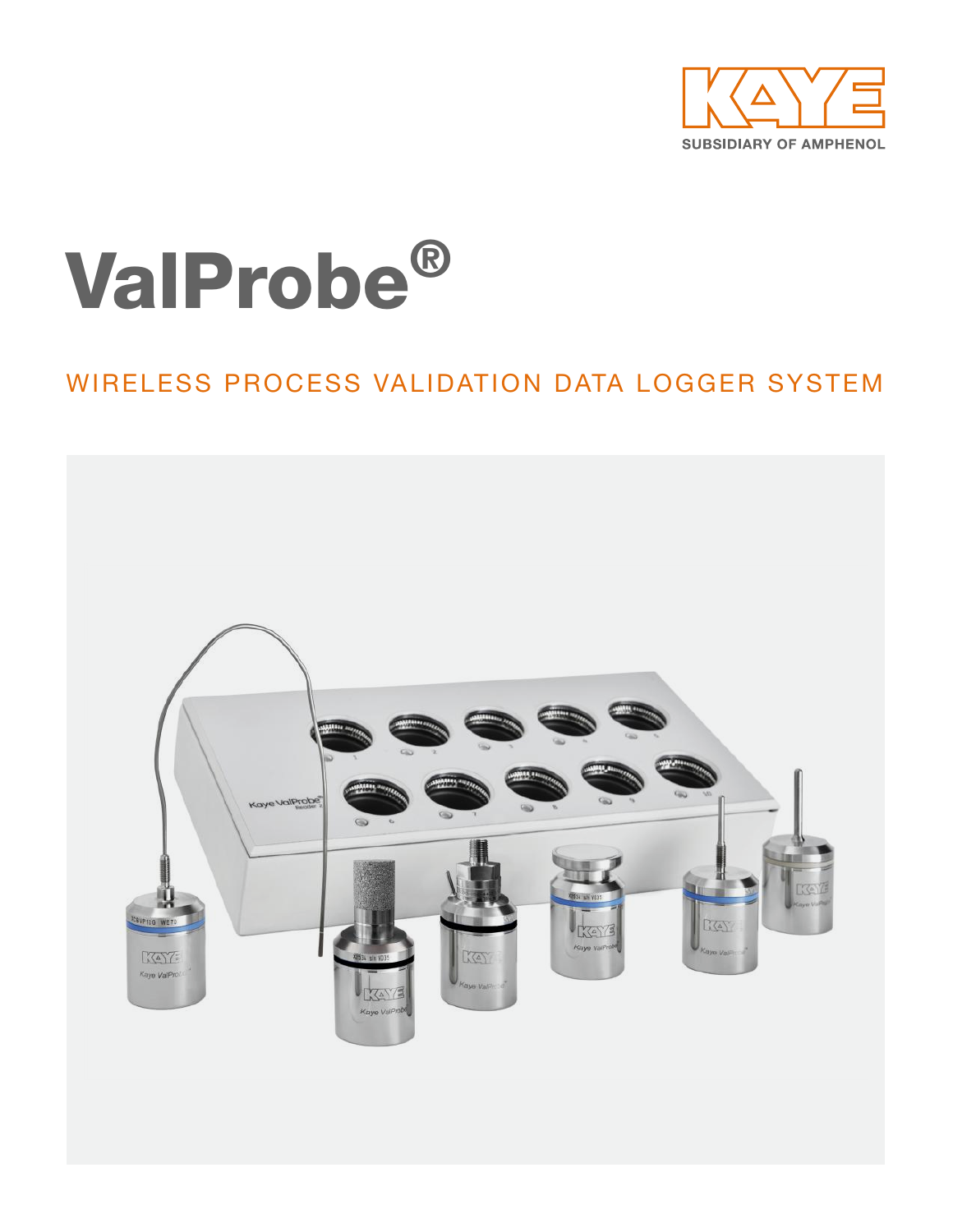### ValProbe Wireless Process Validation

Kaye ValProbe is a wire-free process validation logger system designed around the measurement and reporting requirements of the most intensely regulated industries. It simplifies access to hostile, remote, and hard-to reach environments by eliminating hardwired sensors, greatly reducing study setup time and associated costs.

The ValProbe system is ideally suited for applications where high measurement accuracy, extreme environmental conditions and regulatory compliance are priorities, including:

- ∙ Pharmaceutical Processing
- ∙ Medical Device Sterilization
- ∙ Food Processing
- ∙ Environmental Monitoring

The ValProbe family of data loggers provide accurate, convenient, and reliable process measurements for

a wide range of pharmaceutical and medical device applications. A wireless design greatly simplifies monitoring and validation of severe and hard-to-reach environments. See the table below for logger-types and recommended applications.

Built in data processing and reporting capabilities extend the ValProbe system's operating convenience far beyond data acquisition alone. The ValProbe system performs calculations and generates custom user-defined reports for up to 200 sensors at once. Graph reports can include many sensors and limits for easy review of study data.

Along with the new CTR-25 Temperature Reference, user verification is a quick and easy process. Of course, ValProbe satisfies FDA Regulation 21 CFR Part 11 requirements for electronic signatures and records, and complies with EN 554 for saturated steam sterilization.

| Kaye ValProbe          | Temperature         | Temperature     | Temperature            | <b>Temp Freeze</b> | Pressure/Temp | Humidity/Temp |
|------------------------|---------------------|-----------------|------------------------|--------------------|---------------|---------------|
| Data Logger            | <b>Rigid Logger</b> | Flexible Logger | <b>Bendable Logger</b> | Dryer Logger       | Logger        | Logger        |
| Steam                  |                     |                 |                        |                    |               |               |
| Sterilizers            |                     |                 |                        |                    |               |               |
| Dry Heat               |                     |                 |                        |                    |               |               |
| Sterilizers            |                     |                 |                        |                    |               |               |
| Steam in               |                     |                 |                        |                    |               |               |
| Place (SIP)            |                     |                 |                        |                    |               |               |
| Water Cascade /        |                     |                 |                        |                    |               |               |
| <b>Fall Sterilizer</b> |                     |                 |                        |                    |               |               |
| Incubators             |                     |                 |                        |                    |               |               |
| Stability              |                     |                 |                        |                    |               |               |
| Chambers               |                     |                 |                        |                    |               |               |
| Freezers               |                     |                 |                        |                    |               |               |
| Freeze Dryer /         |                     |                 |                        |                    |               |               |
| Lyophilization         |                     |                 |                        |                    |               |               |
| Vessels                |                     |                 |                        |                    |               |               |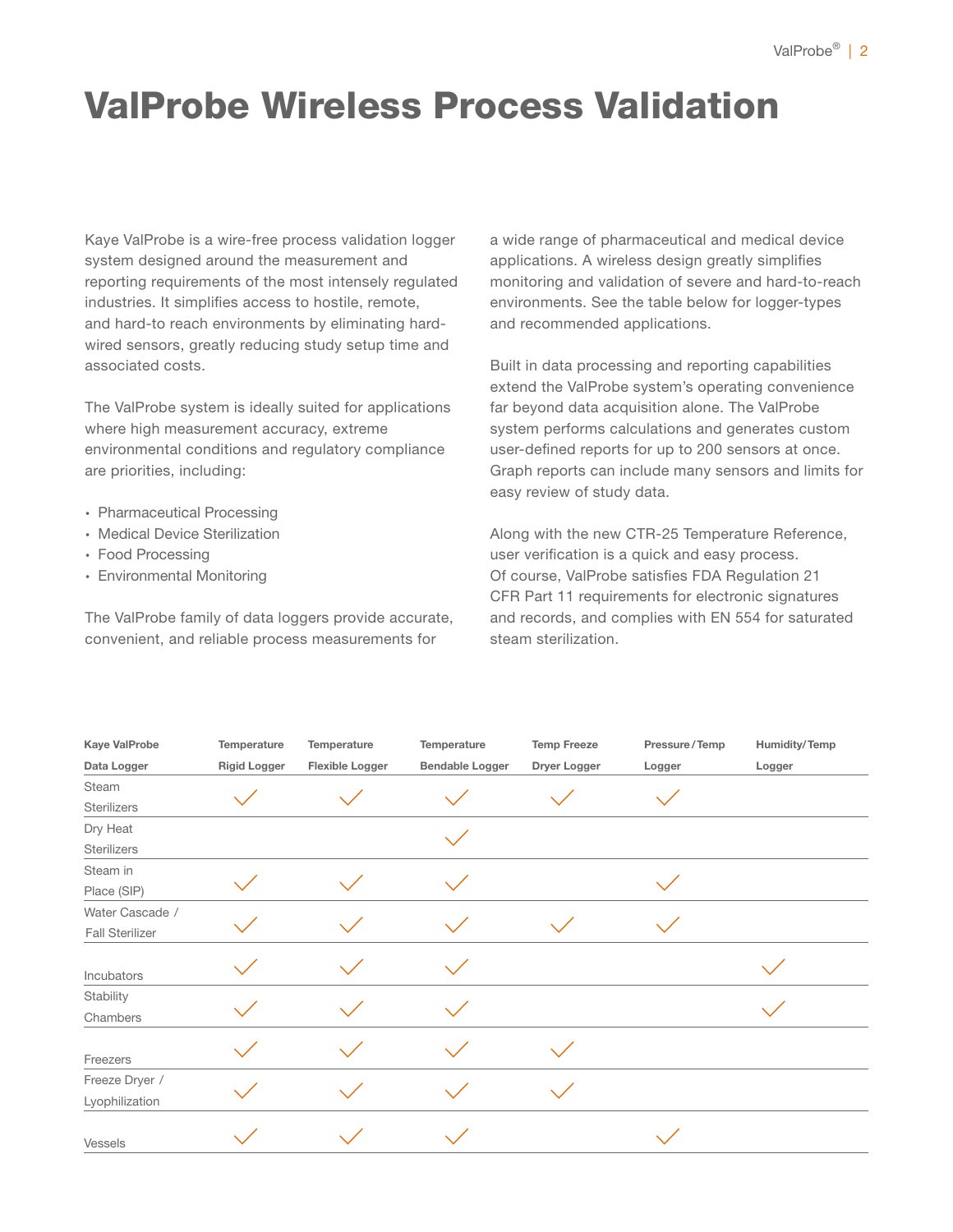### **APPLICATIONS**

- ∙ Steam Sterilizer (Autoclaves)
- ∙ Dry Heat Sterilizers
- ∙ Washer Disinfectors
- ∙ Steam in Place SIP
- ∙ Water Cascade/Fall Sterilizers
- ∙ Incubators
- ∙ Stability Chambers
- ∙ Freezers
- ∙ Freezy Dryer/Lyophilisation
- ∙ Vessels

### **MARKETS**

- ∙ Pharmaceutical Processing
- ∙ Medical Device Sterilization
- ∙ Food Processing
- ∙ Environmental Monitoring



### **SOLUTIONS**

- ∙ RTD technology delivers unrivaled measurement accuracy over a wide operating range
- ∙ Simultaneous system downloads of up to 10 probes
- ∙ Easily defined cycle-based data collection, calculation, and reporting from up to 200 sensors
- ∙ Enables compliance with FDA Regulation 21 CFR Part 11
- ∙ Operates from -85°C to 360°C and up to 10 BAR absolute
- ∙ Designed for easy on-site verification
- ∙ Battery life indicator and field replaceable battery
- ∙ Reporting capability with user programmable groups



### **CHALLENGES**

Pharmaceutical industries are faced with increasing operational challenges:

- ∙ A need for reliable data even in harsh conditions, extreme cold or hot temperatures.
- ∙ More complex and time consuming data organization.
- ∙ Increasing costs and times of validation and re-validation.
- ∙ Data Integrity being compliant with the newest norms and standards.
- ∙ Increased IT security and lockdowns on portable data.
- ∙ Continuous changes in operating systems:
	- ∙ Hardware compatibility
	- ∙ Complex software operation

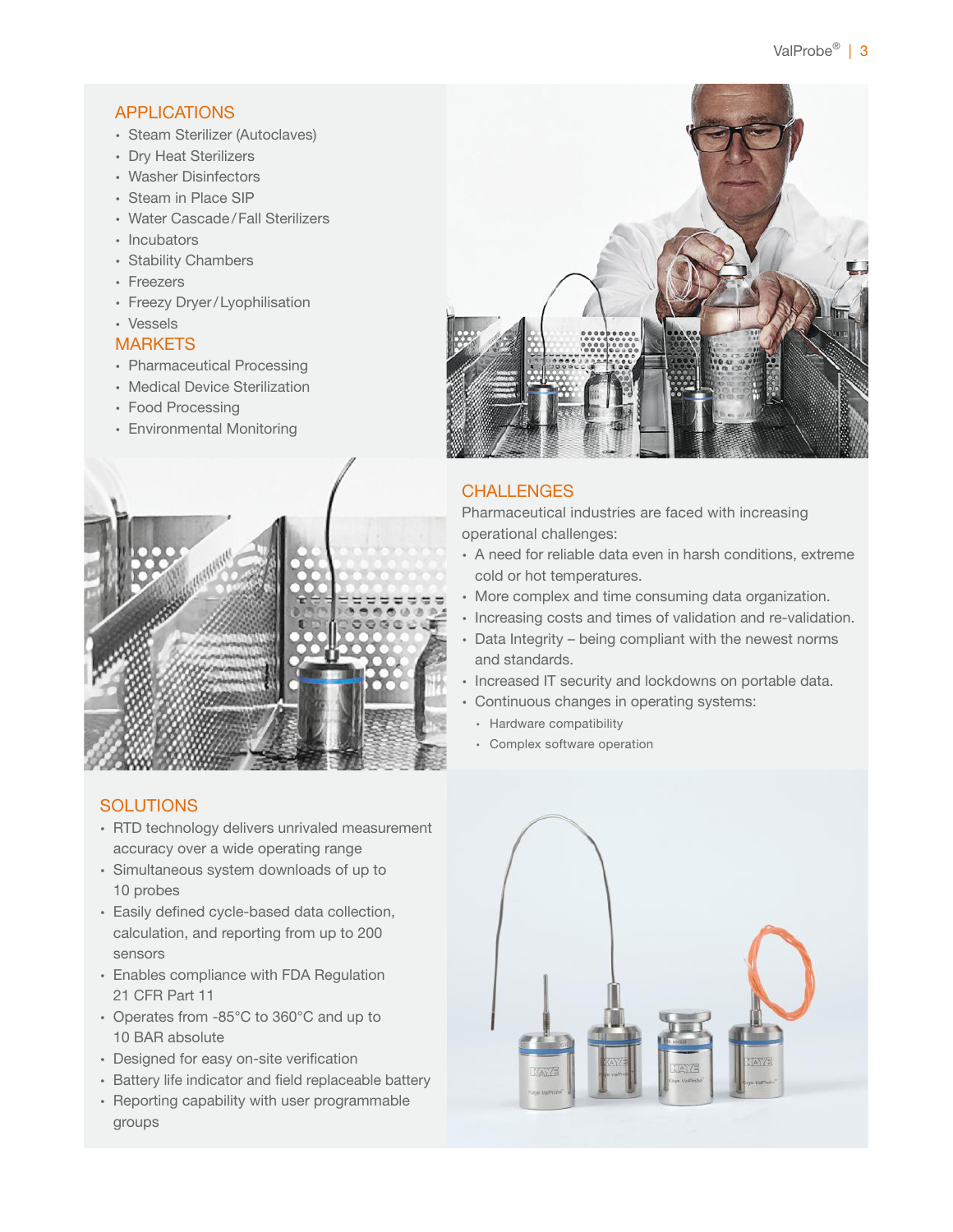# ValProbe System

The ValProbe system is designed to provide easy access to process and validation study data. Using the ValProbe Reader Station it is easy to program all your loggers.

The ValProbe Reader 2 programs and collects data from up to 10 ValProbe loggers simultaneously. The system is specially designed to be extremely reliable under harsh conditions ex. 0-10 bar and -85°C to 360°C. Included automated logger user verification simplifies regular logger verification.

### **FEATURES**

- ∙ Capacity of up to 100 loggers/200 sensors.
- ∙ Automated user verification of multiple loggers.
- ∙ An operator programmable sample rate, start, delay, and stop functions.
- ∙ ValProbe system software satisfies international regulatory requirements including FDA 21 CFR part 11, EN285, DIN ISO 17665.
- ∙ A temperature range of -85 to 360°C
- ∙ Up to 10.000 samples per sensor.
- ∙ Scan Rate down to 1 second.
- ∙ Customer interchangeable batteries.
- ∙ Accuracy up to 0.1°C.

### ValProbe Reader 2

The Reader 2 serves as the interface between individual loggers and the ValProbe System software. It is used for qualification and verification studies.

Loggers are programmed via the straight forward ValProbe system interface. The ValProbe USB high speed Reader 2 can accommodate 10 probes at once for programming and downloading stored data.

### **FEATURES**

- ∙ Reader 2 can program/read 10 loggers simultaneously
- ∙ Compact design for field or desktop operation
- ∙ USB or RS232 connection
- ∙ LED indicator to confirm data communication
- ∙ CE, UL certified
- ∙ Compatibility for Kaye IRTD connection
- ∙ Operation between 100 240V

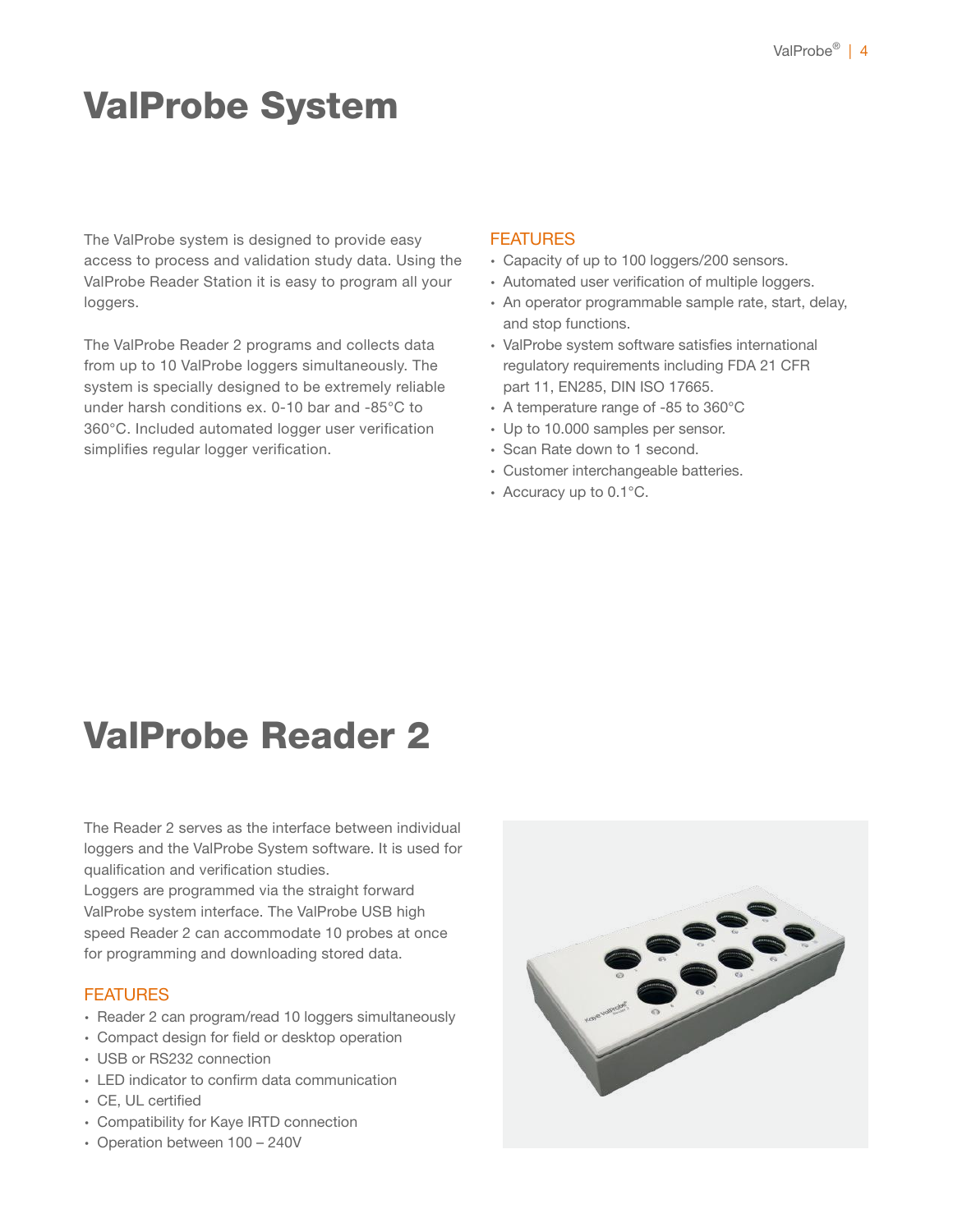# ValProbe Temperature Loggers

### TEMPERATURE RANGE FROM -85°C TO 360°C

The ValProbe logger family of temperature loggers are designed for accurate, convenient, and reliable process measurement for pharmaceutical and biotechnical applications. The wireless design greatly simplifies monitoring and validation of severe and hard-to-reach environments.

RTD technology delivers unrivalled measurement accuracy. The logger's electronic design permits usage of cost effective field replaceable batteries and guaranties long battery life. Probes are available in rigid, flexible, and bendable versions.



### TEMPERATURE LOGGER – RIGID

### Features

- ∙ Temperature range for complete logger: -85°C to 140°C
- ∙ Single sensor only
- ∙ Sensor length 1.5, 3, 6, 9"
- ∙ Sensor diameter 3mm (0.118")

### FREEZE DRYER LOGGER – TEMPERATURE RANGE TO -85°C

The freeze dryer logger offers the ultimate wireless surface measurement and performance.

### Features

- ∙ Temperature range for complete logger: -85°C to 140°C
- ∙ Ultra-flat surface sensor
- ∙ Surface sensor diameter 32mm
- ∙ Optimized surface temperature design, with the ability to work at low vacuum



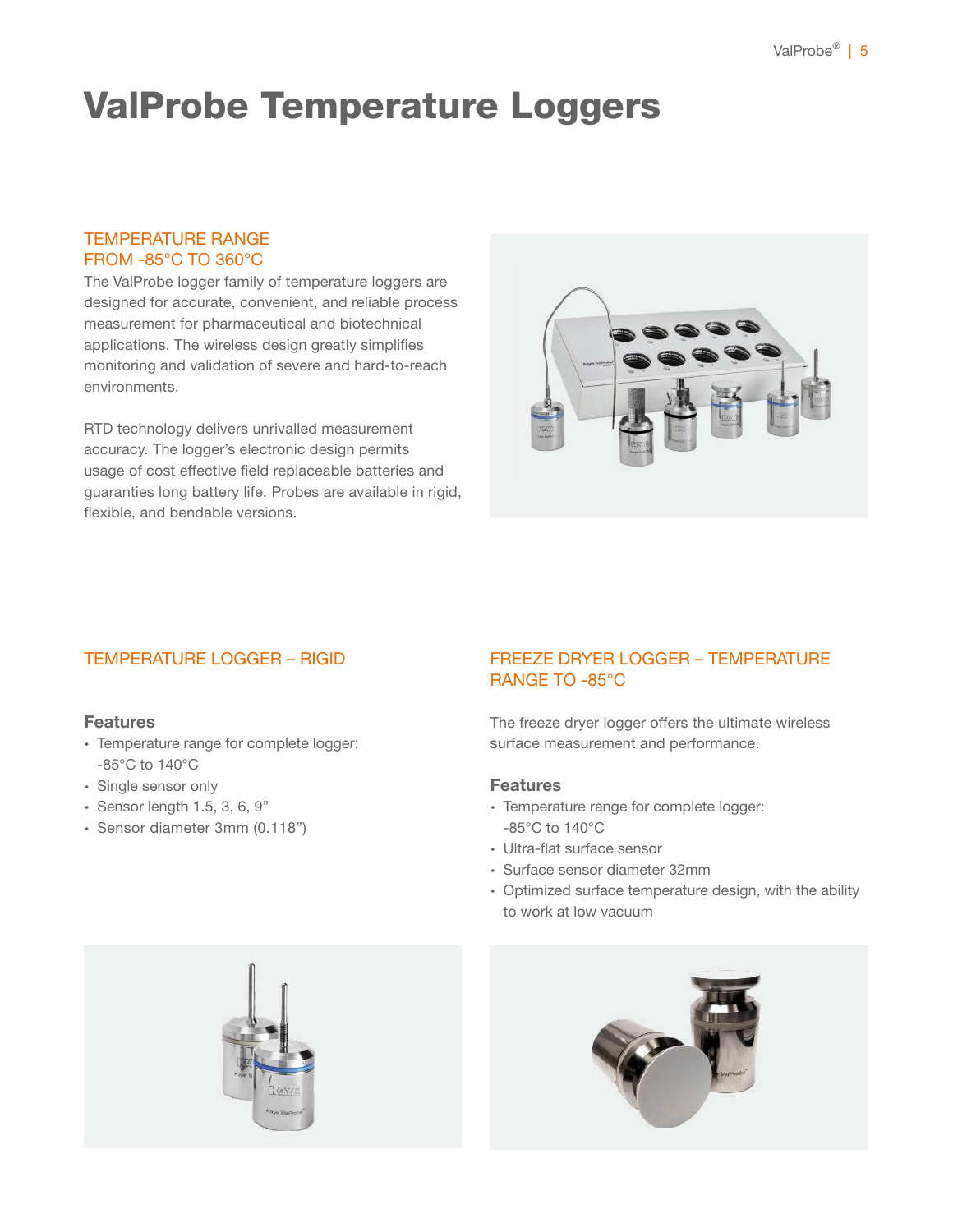### TEMPERATURE LOGGER – FLEXIBLE

### Features

- ∙ Temperature range for complete logger: -85°C to 140°C
- ∙ Sensor length 40"
- ∙ Sensor tip diameter 2.4mm (0.095"), length 25mm (1")



### TEMPERATURE LOGGER – BENDABLE SINGLE AND DUAL SENSOR LOGGER

### Features

- ∙ Temperature range for logger sensor: -85°C/45°C to 360°C
- ∙ Single and dual bendable sensor available
- ∙ Sensor length 12, 24, 36"
- ∙ Sensor diameter 2.4mm (0.095")



### PRESSURE AND TEMPERATURE LOGGER

The ValProbe Pressure/Temp Logger provides a wide temperature range from 0°C to 140°C and a single solution for pressure and temperature measurements for pressure up to 5bar. RTD Technology delivers high measurement accuracy and the logger's electronic design allows usage of cost effective field replaceable batteries and guaranties long battery life.

#### Features

- ∙ Temperature range for complete logger: 0°C to 140°C
- ∙ Pressure range 0 to 5 bar, 1mbar resolution
- ∙ ¼ NPT connection fitting



HUMIDITY AND TEMPERATURE LOGGER

convenient, and reliable humidity measurements in pharmaceutical, medical device, and food processing applications.

#### Features

- ∙ High accuracy humidity and temperature measurement in a single unit
- ∙ 10,000 data sample memory
- ∙ Economical field-replaceable battery



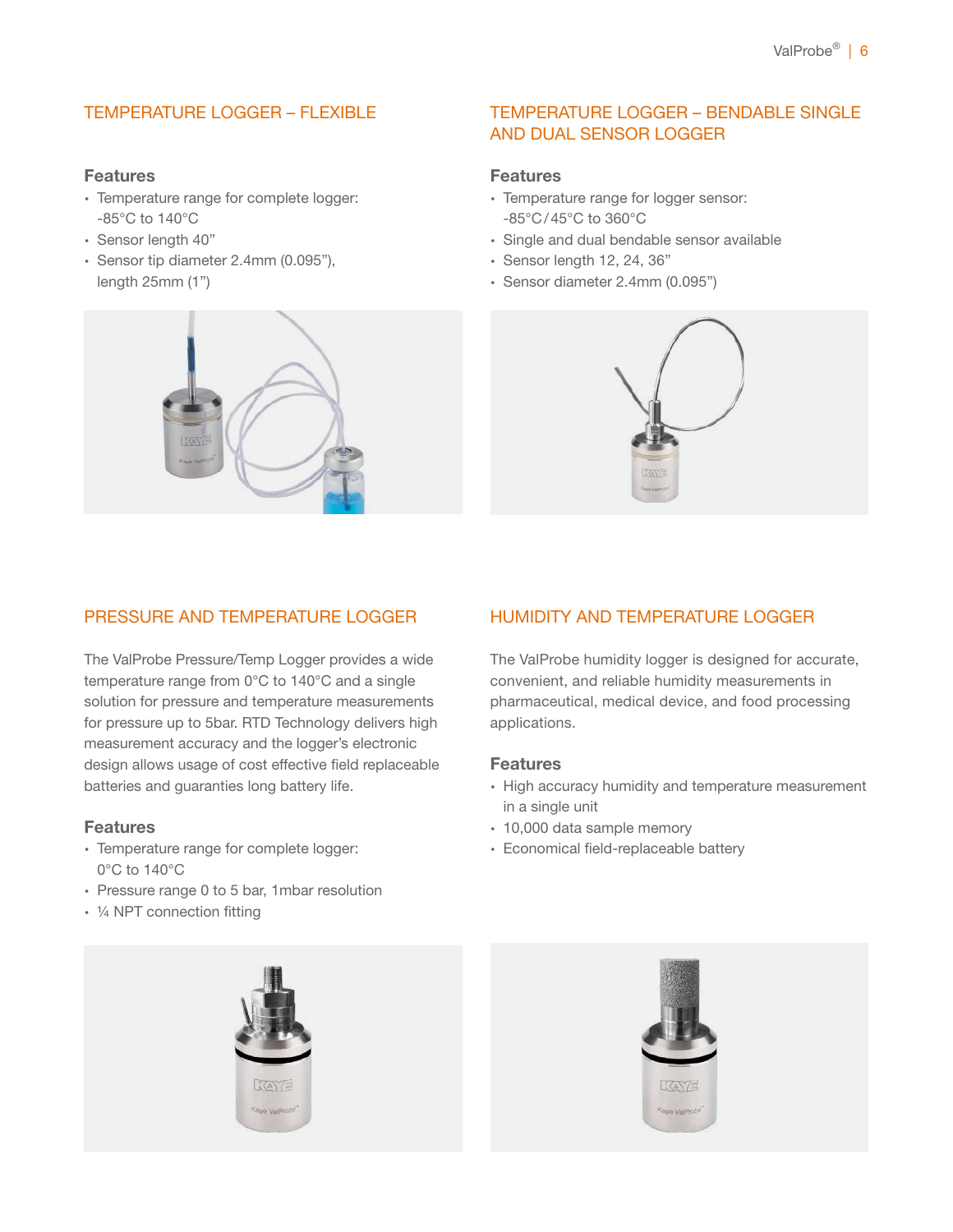### ValProbe Specifications

### KAYE VALPROBE GENERIC SPECIFICATIONS

| <b>Reader 2 Dimensions</b> | $320$ mm x $155$ mm x $60$ mm        |
|----------------------------|--------------------------------------|
|                            | $(12,60" \times 6,10" \times 2,36")$ |
| <b>Logger Dimensions</b>   | Height: 48mm / Diameter: 36mm        |
|                            | (Height: 1.9" / Diameter: 1.4")      |
| Logger Material            | Stainless Steel 316L and Peek        |
| <b>Battery</b>             | Field replaceable - 3.6V Lithium     |
| <b>Sampling Rate</b>       | 1 sec to 12 hours                    |
| Data Storage               | 10,000 Samples retained in           |
|                            | non-volatile memory                  |

| <b>Real-Time Clock Accuracy</b>  | $<$ 15sec/day                                        |  |
|----------------------------------|------------------------------------------------------|--|
| Calibration                      | <b>NVLAP/DAkkS Calibration</b>                       |  |
| Verification                     | Automated User                                       |  |
|                                  | Verification capability                              |  |
| <b>Sensing Element</b>           | <b>Precision Platinum RTD</b>                        |  |
| <b>Environmental Temperature</b> | $-85^{\circ}$ C/-45 $^{\circ}$ C to 140 $^{\circ}$ C |  |
| <b>Environmental Pressure</b>    | $0-10$ bar absolute                                  |  |
| <b>Environmental Humidity</b>    | 0-100% condensing                                    |  |
| <b>Regulatory Compliance</b>     | UL and CE                                            |  |
|                                  |                                                      |  |

### KAYE VALPROBE TEMPERATURE LOGGERS SPECIFICATIONS

| <b>Specifications</b> | Rigid                               | Flexible                            | <b>Bendable</b>                                                | <b>Surface</b>                                              |  |
|-----------------------|-------------------------------------|-------------------------------------|----------------------------------------------------------------|-------------------------------------------------------------|--|
| <b>Sensor Type</b>    | Single Sensor                       | Single Sensor                       | Single and Dual                                                | Ultra Flat Surface                                          |  |
|                       |                                     |                                     | Sensor                                                         | Sensor                                                      |  |
| <b>Sensor Length</b>  | 1.5, 3, 6, 9" inches                | 40" inches                          | 12, 24, 36" inches                                             |                                                             |  |
|                       | (38, 76, 152, 229mm)                | (1000mm)                            | (305, 610, 915mm)                                              |                                                             |  |
| <b>Tip Diameter</b>   | $0.118"$ (3mm)                      | 0.095" (2.4mm)                      | 0.095" (2.4mm)                                                 | $1.26$ " (32mm)                                             |  |
| <b>Measurement</b>    | $-85^{\circ}$ C / $-45^{\circ}$ C   | $-85^{\circ}$ C / $-45^{\circ}$ C   | $-85^{\circ}$ C / $-45^{\circ}$ C                              | $-85^{\circ}$ C to 140 $^{\circ}$ C                         |  |
| Range                 | to $140^{\circ}$ C                  | to $140^{\circ}$ C                  | to $400^{\circ}$ C                                             |                                                             |  |
| Accuracy              | $-85^{\circ}$ C to 0 $^{\circ}$ C,  | $-85^{\circ}$ C to 0 $^{\circ}$ C,  | $\pm 0.25^{\circ}$ C from -85 $^{\circ}$ C                     | $-85^{\circ}$ C to 0 $^{\circ}$ C, $\pm$ 0.25 $^{\circ}$ C; |  |
|                       | $\pm 0.25^{\circ}$ C / Cryo VP;     | $\pm 0.25^{\circ}$ C / Cryo VP;     | to 0°C / Cryo VP;                                              | 0°C to 140°C, $\pm$ 0.1°C                                   |  |
|                       | $-45^{\circ}$ C to 0 $^{\circ}$ C,  | $45^{\circ}$ C to 0 $^{\circ}$ C,   | $\pm 0.25^{\circ}$ C from -45 $^{\circ}$ C                     |                                                             |  |
|                       | $\pm 0.25^{\circ}$ C / Standard VP; | ±0.25°C / Standard VP;              | to 0°C / Standard VP;                                          |                                                             |  |
|                       | 0°C to 140°C, $\pm$ 0.1°C           | 0°C to $140^{\circ}$ C, $\pm$ 0.1°C | $\pm 0.1^{\circ}$ C from 0°C to 140°C;                         |                                                             |  |
|                       |                                     |                                     | $\pm 0.2^{\circ}$ C from 140 $^{\circ}$ C to 250 $^{\circ}$ C; |                                                             |  |
|                       |                                     |                                     | $\pm 0.5^{\circ}$ C from 250 $^{\circ}$ C to 360 $^{\circ}$ C  |                                                             |  |

### KAYE VALPROBE PRESSURE, TEMPERATURE AND HUMIDITY LOGGER SPECIFICATIONS

| <b>Specifications</b>            | <b>Pressure &amp; Temp</b>                    | <b>Humidity &amp; Temp</b>                               |
|----------------------------------|-----------------------------------------------|----------------------------------------------------------|
| <b>Environmental Temperature</b> | $0^{\circ}$ C to 140 $^{\circ}$ C             | $0^{\circ}$ C to $90^{\circ}$ C                          |
| <b>Sensor Type</b>               | Single P/T Sensor                             | <b>RH: EMD4000</b>                                       |
| <b>Tip Diameter</b>              | $1/4"$ NPT                                    | Diameter $18mm(0.71")$                                   |
|                                  | <b>Connection Fitting</b>                     | Length 35mm (1,38")                                      |
| <b>Measurement Range</b>         | $0^{\circ}$ C to 140 $^{\circ}$ C/            | 25% to 85% RH                                            |
|                                  | $0 - 5$ bar abs.                              |                                                          |
| Accuracy                         | $0^{\circ}$ C to 120 $^{\circ}$ C; $\pm$ 25mb | 25% to 85% RH; $\pm$ 2% RH (at 25°C to 40°C)             |
|                                  | 120°C to $135$ °C; $\pm$ 10mb                 | $0^{\circ}$ C to 90 $^{\circ}$ C: $\pm$ 0.1 $^{\circ}$ C |
|                                  | 135°C to 140°C; $\pm$ 25mb                    |                                                          |
|                                  | 0°C to $140^{\circ}$ C; $\pm$ 0.1°C           |                                                          |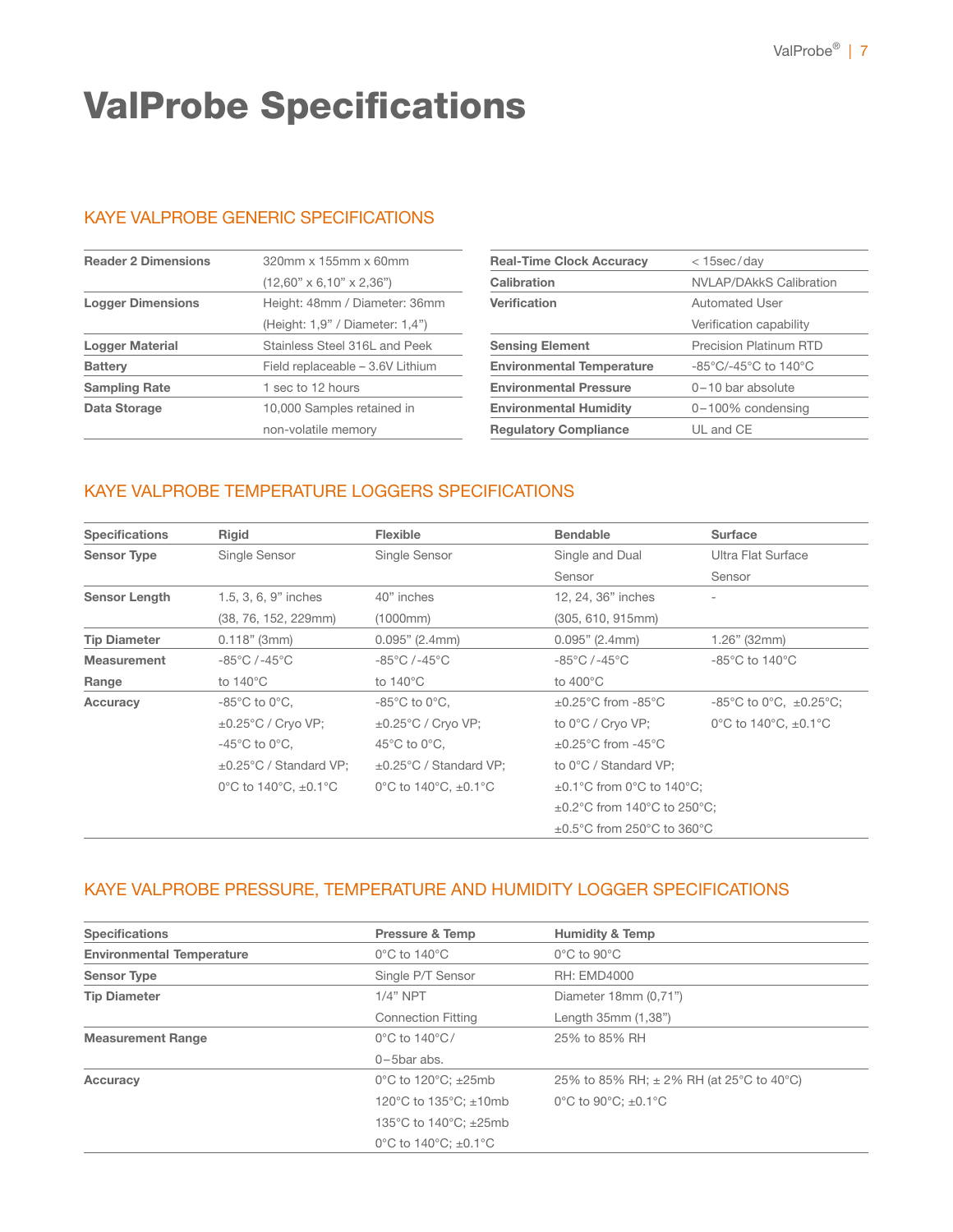**DB27** 

### ValProbe Software Study Set-Up

### INTUITIVE AND VERSATILE

The software, provided with all Kaye products, permits set-up, qualification and calibration runs, generating validation reports, and enables compliance with regulations including CFR21 Part 11 and EN norms. The Kaye ValProbe software is designed to provide data from your validation study quickly and easily. The ValProbe software enables you to set up and customize sensor calibration, qualification, and report generation.

You can customize reports right down to the header information and user comments for each group. In addition, you can enter summary comments that relate to the entire study. The Kaye ValProbe software provides flexibility in many ways, ex. define sensors individually – create your own labels and detailed descriptions, or apply individual sensor definitions to a range of sensors.

Featuring interval calculations and monitored events, the Kaye ValProbe provides more information about your study. You can calculate maximum, minimum, and averages for each sensor during cycles. Users can add unlimited cycles, separate qualification data into different process phases, and create up to 25 groups each with their own calculations and graphs during reporting; thus often eliminating the need for postprocessing in Excel®.

**BS80** 

**YD12** 

Accumulate Lethality Based On

Back

Main Menu

P397





Whole Study

 $Next$ 

 $\overline{\phantom{0}}$ 

 $\gamma$ 

Set up or modify lethality calculations by defining base temperature, Z, and D values. Select conditions when you want to calculate lethality.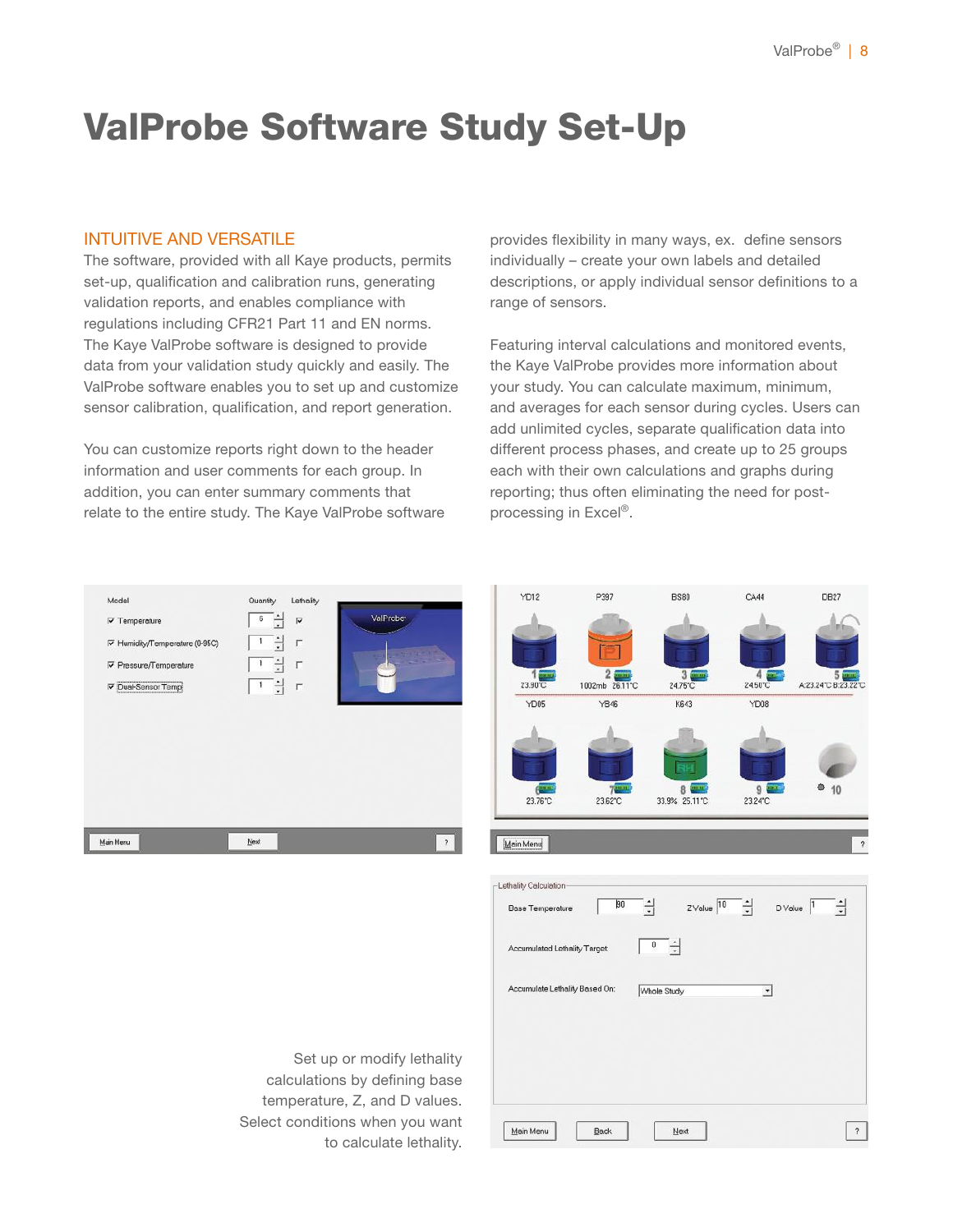### ValProbe Software Qualification/Study

### QUALIFICATION

The Kaye ValProbe software interface provides access to the Kaye ValProbe loggers, via the Kaye ValProbe reader where you can program multiple loggers with start/stop events and sample rates.

During a qualification study each logger collects and stores study data in internal memory. When the qualification study is complete, the data stored in each logger's internal memory must be read into the ValProbe program in order to generate reports. The Kaye ValProbe software verifies and transfers collected data to a secured data file. The data file, which meets the requirements of 21 CFR part 11, is then used to create reports that documents the study results.

### LOGGER VERIFICATION

Kaye the original creator of the Automatic Logger Calibration/Verification feature has included enhancements eliminating manual methods of logger verification resulting in better accuracy.

Kaye ValProbe is compatible with existing Kaye IRTD and calibration baths. The Automatic Calibration / Verification feature minimizes training and ensures accurate and repeatable verifications, all while being well documented.

| Start on Temperature                                                                                                           | 치    | Start at Temperature                                                               | Sampling Rate              |                      |
|--------------------------------------------------------------------------------------------------------------------------------|------|------------------------------------------------------------------------------------|----------------------------|----------------------|
|                                                                                                                                |      | $>$ $\frac{1}{2}$ $\frac{1}{20}$ $\frac{1}{2}$ $\frac{1}{2}$                       | 5 minutes                  |                      |
| Change Event                                                                                                                   |      |                                                                                    |                            |                      |
| Change on Both Time and Temperature<br>Change at Time<br>$10 - \frac{1}{2}$ hous<br>$\boxed{0}$ $\frac{1}{2}$ minutes<br>after |      | Change at Temperature<br>$\overline{0}$ $\div$ $\overline{c}$<br>$>$ $\frac{1}{2}$ | Sampling Rate<br>2 seconds | $\blacktriangledown$ |
| Stop Event                                                                                                                     |      |                                                                                    |                            |                      |
| Stop on Both Time and Temperature<br>Stop at Time<br>$24 - \text{hours}$<br>$\boxed{0 - \frac{1}{x}}$ minutes<br>after         | ۰    | Stop at Temperature<br>$>$ $\circ$ $\sqrt{10}$ $\div$ $\circ$                      |                            |                      |
| Main Menu<br>Back                                                                                                              | Next |                                                                                    |                            |                      |

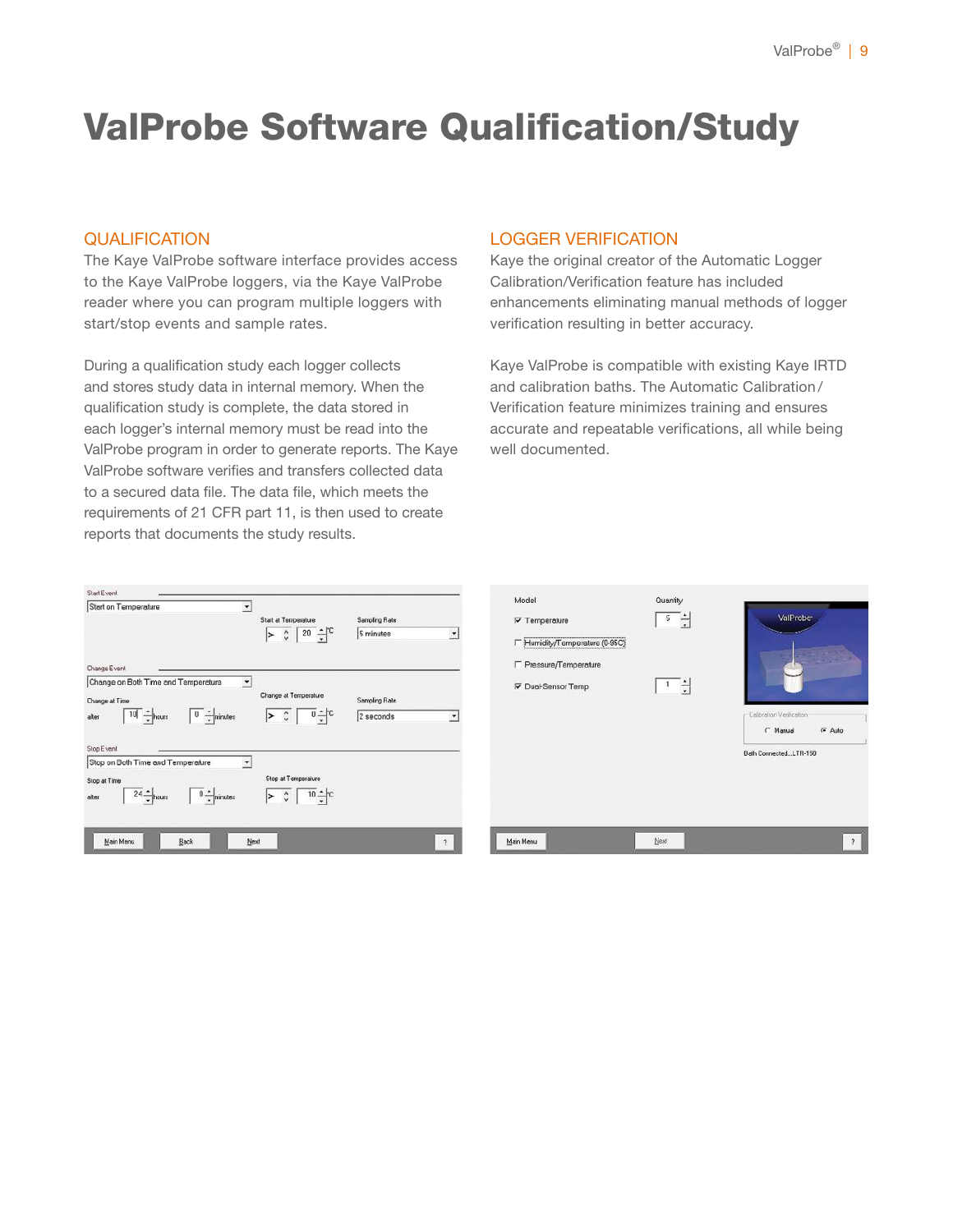### ValProbe Reporting Tool

The Kaye reporting software includes an intuitive, yet powerful reporting utility for generating Set Up, Calibration, Qualification, and Calibration Verification reports to document validation study results. Reports are generated from secure data files that can only be read by the system software. Upon study completion, process cycles to be analyzed are defined using the intuitive system graphic feature. The flexible and userfriendly Kaye ValProbe reporting system allows users to add unlimited cycles and up to 25 groups during the reporting phase. You can generate regulatory-accepted reports including Detailed and Summary reports by group and cycle (interval data). Graph reports have been improved, allowing more inputs and access to graph properties.

Report templates are automatically created, allowing the user to reprint an exact copy of the report at a later date, or save to a template for use in subsequent validation studies – a significant time savings for system operators. Users have the ability to combine or merge reports from several Validators or ValProbes, providing the validations were run concurrently.

### CONFIGURATION CHOICES

Prior to generating reports the Reporting Tool provides a host of configuration choices:

- ∙ Sensors Included in Report
- ∙ Sensors Separated by Groups
- ∙ Sensor Placement and Description
- ∙ Define Cycles (Qualification, Exposure, etc.)
- ∙ Calculations (Statistical, Lethality, Saturation, MKT etc.)
- ∙ Header/Footers
- ∙ Graphing
- ∙ Templates
- ∙ Pass/Fail Criteria
- ∙ Templates
- ∙ Pass/fail criteria

These features provide you with maximum flexibility to get the data and calculations you require in the correct formats to meet your Validation reporting needs.

| Study Name:<br>Veesel ID<br>Programmed by:<br>Plead by: | <b>CO Test 3</b><br>13579                         |                          |                                                                   |                                         |                                    |                                               | Anchese    |                                            |         |                      |                             |                       |
|---------------------------------------------------------|---------------------------------------------------|--------------------------|-------------------------------------------------------------------|-----------------------------------------|------------------------------------|-----------------------------------------------|------------|--------------------------------------------|---------|----------------------|-----------------------------|-----------------------|
|                                                         | Test Operator 1<br>Test Operator 1                |                          | Date: 22-Mar-2519 15:40:00<br>Date: 22-Mar-2019 11:17:36 Commont: |                                         | Corpany<br>SORRHHMAN #1<br>Command |                                               | YP-1.70-OO | OG Test 3   Start-On Terns, Stop-On Terns) |         |                      | Report/Visard Version: 1.80 | ValProbe Version 1.70 |
| <b>Data Collection</b>                                  |                                                   |                          |                                                                   |                                         |                                    |                                               |            |                                            |         |                      |                             |                       |
|                                                         | Start Data Collection                             |                          | Sarrairo Rata                                                     |                                         |                                    | Change to 2nd Sampling Rate                   |            | <b>2nd Sampling Rate</b>                   |         | Stop Data Collection |                             |                       |
|                                                         | Тепринали - 80 °С                                 |                          | 10 seconds                                                        | Undelined                               |                                    |                                               |            |                                            |         | Temperatura « 70°C   |                             |                       |
| <b>Lethality Calculation</b>                            |                                                   | -Temperature Loggard     |                                                                   |                                         |                                    |                                               |            |                                            |         |                      |                             |                       |
|                                                         | <b>Rose Terrographysic</b><br>Z Value:<br>D Volus | 121.110<br>10.00<br>1.00 |                                                                   | Accumulate lethality during whole study |                                    |                                               |            |                                            |         |                      |                             |                       |
|                                                         | Sensors Included in the Study                     |                          |                                                                   |                                         |                                    |                                               |            |                                            |         |                      |                             |                       |
|                                                         |                                                   |                          |                                                                   |                                         | <b>PW</b>                          |                                               |            |                                            |         | <b>MFG Cal</b>       | User Verly                  |                       |
| Type                                                    | Sensor SAI Probe ID                               |                          |                                                                   |                                         | Version                            | Senaor Comments                               |            |                                            |         | Date                 | Date                        | Dattery Life          |
| Torrgeration                                            | <b>BA75</b>                                       |                          |                                                                   |                                         | 1.43                               |                                               |            |                                            |         | 18-Del-2018          |                             | 80%                   |
|                                                         | <b>BA79</b>                                       |                          |                                                                   |                                         | 1.43                               |                                               |            |                                            |         | 26-Nov-2018          |                             | 50%                   |
|                                                         | DD20                                              |                          |                                                                   |                                         | 1.48                               |                                               |            |                                            |         |                      | 23 Apr 2018 04-Aug 2019     | 58%                   |
|                                                         | <b>KZ02</b>                                       |                          |                                                                   |                                         | 1.49                               |                                               |            |                                            |         | 09-Apr-2018          |                             | 40%                   |
|                                                         | <b>Total Loggers Read In:</b><br>Temperature      |                          | ٠<br>z                                                            |                                         |                                    | <b>Total Loggers Expected:</b><br>Temperature |            |                                            | 4<br>×. |                      |                             |                       |

Setup Report



Qualification Summary Report

| Study Name: | OQ Test 5 |                                                       |       |                  |           |
|-------------|-----------|-------------------------------------------------------|-------|------------------|-----------|
|             |           |                                                       |       |                  | Temperatu |
|             |           | <b>Temperature Data(C) - Statistical Calculations</b> |       |                  |           |
|             | Min       | S/N Min                                               | Max   | S/N Max          | Max-Min   |
| 25-Mar-2019 |           |                                                       |       |                  |           |
| 14:41:37    | 47.91     | <b>CB66</b>                                           | 67.72 | P528             | 19.81     |
| 14:41:38    | 47.97     | <b>CB66</b>                                           | 67.88 | P528             | 19.91     |
| 14:41:39    | 48.07     | <b>CB66</b>                                           | 67.99 | P528             | 19.92     |
| 14:41:40    | 48.21     | <b>CB66</b>                                           | 68.09 | P528             | 19.88     |
| 14:41:41    | 48.34     | <b>CB66</b>                                           | 68.20 | P528             | 19.86     |
| 14:41:42    | 48.43     | <b>CB66</b>                                           | 68.34 | P528             | 19.91     |
| 14:41:43    | 48.58     | <b>CB66</b>                                           | 68.43 | P528             | 19.85     |
| 14:41:44    | 48.70     | <b>CB66</b>                                           | 68.50 | P528             | 19.80     |
| 14:41:45    | 48.82     | <b>CB66</b>                                           | 68.57 | P528             | 19.75     |
| 14:41:46    | 48.93     | <b>CB66</b>                                           | 68.66 | P528             | 19.73     |
| 14:41:47    | 48.96     | <b>CB66</b>                                           | 68.70 | P528             | 19.74     |
| 14:41:48    | 48.96     | <b>CB66</b>                                           | 68.78 | P528             | 19.82     |
| 14:41:49    | 48.93     | <b>CB66</b>                                           | 68.86 | P528             | 19.93     |
| 14:41:50    | 49.01     | <b>CB66</b>                                           | 68.98 | P528             | 19.97     |
| 14:41:51    | 49.04     | <b>CB66</b>                                           | 69.16 | P528             | 20.12     |
| 14:41:52    | 49.07     | <b>CB66</b>                                           | 69.30 | P528             | 20.23     |
| 14:41:53    | 49.09     | <b>CB66</b>                                           | 69.47 | P528             | 20.38     |
| 14:41:54    | 49.15     | <b>CB66</b>                                           | 69.61 | P528             | 20.46     |
| 14:41:55    | 49.19     | <b>CB66</b>                                           | 69.73 | P528             | 20.54     |
| 14:41:56    | 49.27     | <b>CB66</b>                                           | 69.80 | P528             | 20.53     |
| 14:41:57    | 49.35     | <b>CB66</b>                                           | 69.92 | P528             | 20.57     |
| 14:41:58    | 49.34     | <b>CB66</b>                                           | 69.98 | P528             | 20.64     |
| 14:41:59    | 49.33     | CB66                                                  | 69.99 | P <sub>528</sub> | 20.66     |

Qualification Detailed Report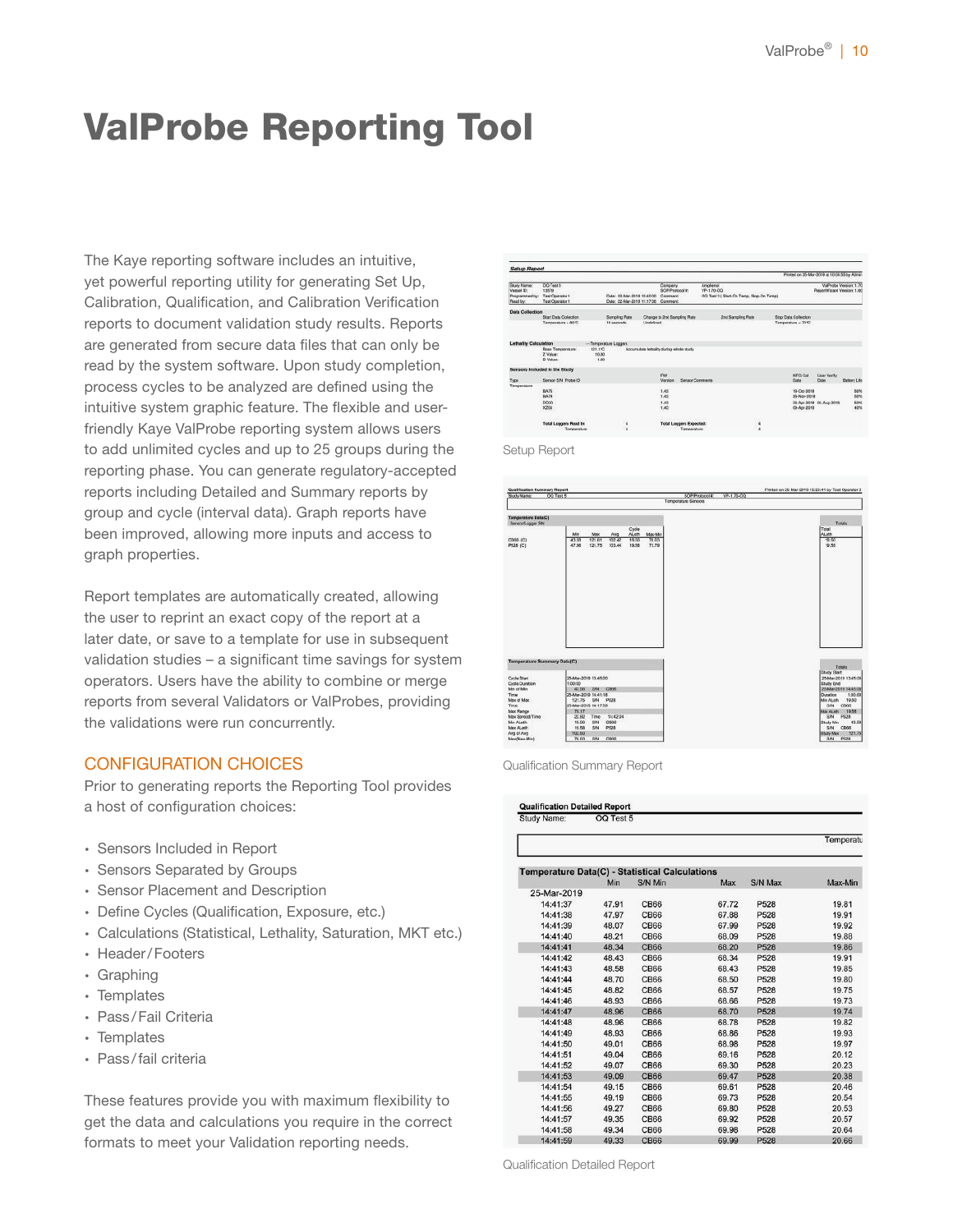Printed on 25-Mar-2019 at 11:27:55 by Test Operator 1

Printed on 25-Mar-2019 at 10:15:45 by Admin

#### REPORTING

#### ∙ Setup Report

- ∙ Calibration Report
- ∙ Verification Report
- ∙ Graph Report
- ∙ Summary Report
- ∙ Detailed Report:
	- ∙ Statistical
	- ∙ Lethality
	- ∙ Saturation
	- ∙ MKT
- ∙ Audit Trail Report
- ∙ Merged Report

#### **Graph Report**

| Study Name:                    | OQ Test 4              |                   | Company:  | Amphenol                                       | ValProbe Version: 1.70     |
|--------------------------------|------------------------|-------------------|-----------|------------------------------------------------|----------------------------|
| Vessel ID:                     | 12121                  |                   |           | SOP/Protocol #VP-1.70-OQ                       | ReportWizard Version: 1.60 |
| Programmed by: Test Operator 1 |                        | Date: 25-Mar-2019 | Comments: | OQ Test 4 (Lethality Test Based on Temp Range) |                            |
| Read by:                       | <b>Test Operator 1</b> | Date: 25-Mar-2019 | Comments: |                                                |                            |



Graph Report

#### **Temperature Calibration Verification Report**

Temperature Logger DD20 Calibration Verified on 22-Mar-2019 by Test Operator 1 ValProbe Version: 1.70 Company: Amphenol Firmware Version:  $1.43$ VP-1.70-OQ SOP/Protocol #: Battery life: 50% ReportWizard Version: 1.60 Kaye IRTD<br>Kaye IRTD<br>Low Setpoint Temperature Standard: KL25/60-H0112 KGER30-Jul-18 ITS-90 (°C) Temperature Bath Info **High Setpoint** Stability Criteria: Logger Stability: 1.00°C for 3 minutes **IRTD Stability:** 0.012℃ for 2 minutes Deviation Criteria: Calibrated: 0.10°C for 3 minutes Start: 11:52:50 Setpoint 1: 90.00°C --Passed--**Stability and Deviation Evaluation** Time of Stability: 12:19:10 Logger Temperature:<br>Logger Stability: 90.07 °C IRTD Temperature: 90,005°C  $0.02^{\circ}C$ **IRTD Stability:**  $0.004$  °C Logger Deviation From IRTD:  $0.06^{\circ}C$ Temperatures Logged for 3 minutes Maximum Deviation 0.06 °C **IRTD IRTD** Logger Dev Time **IRTD** Dev Time Logger Dev Time Logger 12:19:30 90.006℃ 90.07℃ 0.06℃ 12:20:00 90.006℃ 90.07℃  $0.06^{\circ}C$ 12:20:30 90.007℃ 90.07℃  $0.06C$ 12:21:00 90.008℃ 90.07℃  $0.06$ °C 12:21:30 90.009℃ 90.07℃ 0.06℃ 12:22:00 90.010℃ 90.07℃  $0.06C$ 12:22:30 90.010℃ 90.06℃ 0.05℃ Setpoint 2: 121.10℃ --Passed--**Stability and Deviation Evaluation** Logger Temperature:<br>Logger Stability: 121.21°C IRTD Temperature: 121.144°C Time of Stability: 12:59:00  $0.004$ °C  $0.02^{\circ}C$ **IRTD Stability:** Logger Deviation From IRTD:  $0.07^{\circ}C$ 

Verification Report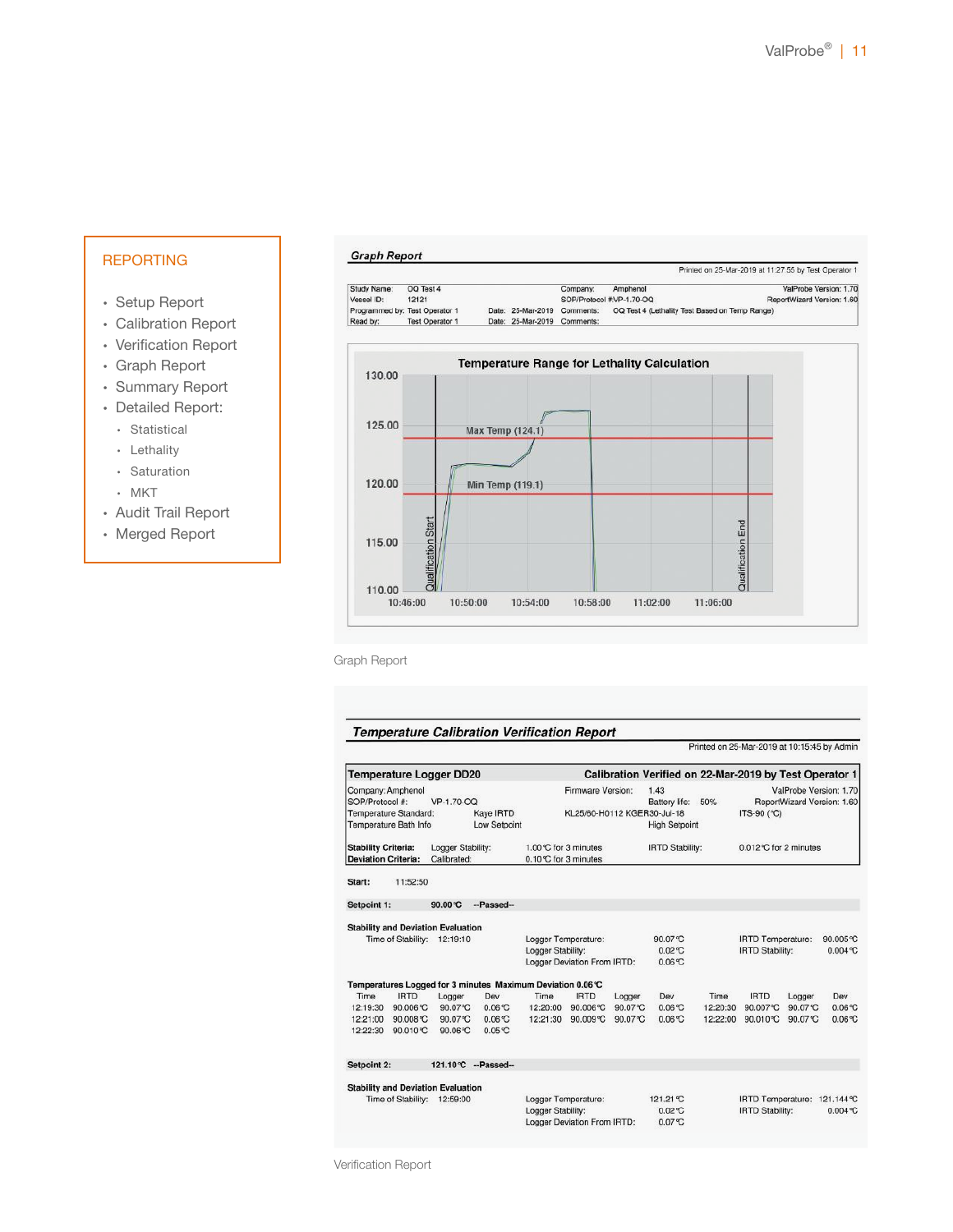### Flexible and Compliant

### ELECTRONIC RECORDS, SECURE AUDIT TRAIL, AND ELECTRONIC SIGNATURE

The Kaye ValProbe is specifically designed to enable compliance with FDA 21 CFR Part 11 and to meet data integrity requirements.

All recorded data, including calibration offsets, setup parameters, and administrative tasks are saved in secure, encrypted, tamper-proof electronic records in a format accessible only through the system software. In addition to passwords now being centrally managed in a network-installed version, users can explicitly set permissions for each user.

With the network capability, audit trails are designed to allow centralized management, searching and printing of department-wide audit trails from any connected PC. The sort and find utilities allow system administrators to perform thorough audits of their ValProbe users; for example, a list of all failed login attempts within a specified time period across all networked computers.

There is notification to the user and logged entries in the audit trail if files are tampered or deleted within Windows Explorer™.

#### **ValProbe... Audit Trail**

|        |                      |                                                                                               | Printed by Test Administrator 1 on 16-Apr-2019 at 10:46:33      |
|--------|----------------------|-----------------------------------------------------------------------------------------------|-----------------------------------------------------------------|
| 000001 | 18-Mar-2019 11:54:30 | <b>Audit Trail Started</b>                                                                    | Path: C:\Program Files (x86)\Kaye\Val Probe\ Machine ID: 016232 |
| 000002 | 18-Mar-2019 11:54:30 | Version Changed<br>Software Version: 1.70.8 to Software Version: 1.70                         |                                                                 |
| 000003 | 18-Mar-2019 11:54:35 | Program Launch                                                                                | Heiko Hochwald                                                  |
| 000004 | 18-Mar-2019 11:54:44 | Successful Login                                                                              | Kaye Default Administrator                                      |
| 000005 | 18-Mar-2019 11:54:59 | Create User<br>Steffen                                                                        | Kave Default Administrator<br>Success                           |
| 000006 | 18-Mar-2019 11:54:59 | Delete User<br>Kave Default Administrator                                                     | <b>Automatic Event</b><br><b>Success</b>                        |
| 000007 | 18-Mar-2019 11:55:52 | Successful Login                                                                              | Steffen                                                         |
| 000008 | 18-Mar-2019 11:56:08 | Successful Login                                                                              | Steffen                                                         |
| 000009 | 18-Mar-2019 11:56:23 | Preferences Modified<br>Standard Reader to Reader 2                                           | Steffen                                                         |
| 000010 | 18-Mar-2019 11:58:18 | Preferences Modified<br>COM Port0 to COM Port2                                                | Steffen                                                         |
| 000011 | 18-Mar-2019 11:58:22 | Preferences Modified<br>Millibar to Kilopascal                                                | Steffen                                                         |
| 000012 | 18-Mar-2019 11:58:24 | Program Launch                                                                                | Heiko Hochwald                                                  |
| 000013 | 18-Mar-2019 13:32:34 | Successful Login                                                                              | Steffen                                                         |
| 000014 | 19-Mar-2019 08:50:54 | Successful Login                                                                              | Steffen                                                         |
| 000015 | 19-Mar-2019 08:51:28 | <b>Site Options Modified</b><br>Disable user account after 3 consecutive login failures : Yes | Steffen                                                         |
| 000016 | 19-Mar-2019 08:51:28 | <b>Site Options Modified</b><br>Minimum password length changed from 1 to 6.                  | Steffen                                                         |
| 000017 | 19-Mar-2019 08:53:24 | <b>Create User</b><br><b>Test Administrator 1</b>                                             | Steffen<br><b>Success</b>                                       |
| 000018 | 19-Mar-2019 08:54:01 | Create User<br>Test Administrator 2                                                           | Steffen<br>Success                                              |
| 000019 | 19-Mar-2019 08:54:54 | Create User<br><b>Test Supervisor</b>                                                         | Steffen<br>Success                                              |
| 000020 | 19-Mar-2019 12:18:15 | <b>Create User</b><br><b>Test Operator 1</b>                                                  | Steffen<br><b>Success</b>                                       |
| 000021 | 19-Mar-2019 12:18:42 | Create User<br><b>Test Operator 2</b>                                                         | Steffen<br><b>Success</b>                                       |
| 000022 | 19-Mar-2019 13:39:23 | <b>Create User</b>                                                                            | Steffen<br>Failure                                              |
| 000023 | 19-Mar-2019 13:39:34 | <b>Create User</b>                                                                            | Steffen<br>Failure                                              |

| <b>Password Maintenance</b> |                      |
|-----------------------------|----------------------|
| - Add New User              |                      |
| Name:                       |                      |
| User ID:                    |                      |
| Password:                   |                      |
| Reenter Password:           |                      |
| ← Operator                  | Disable User Account |
| <b>C</b> Supervisor         | Print Audit Trail    |
| C System Administrator      |                      |
| <b>OK</b>                   | Cancel               |
|                             |                      |

User Management

Three levels of authorization protect access to the system — assigning users, making changes to tests, or running tests.

Audit Trail Report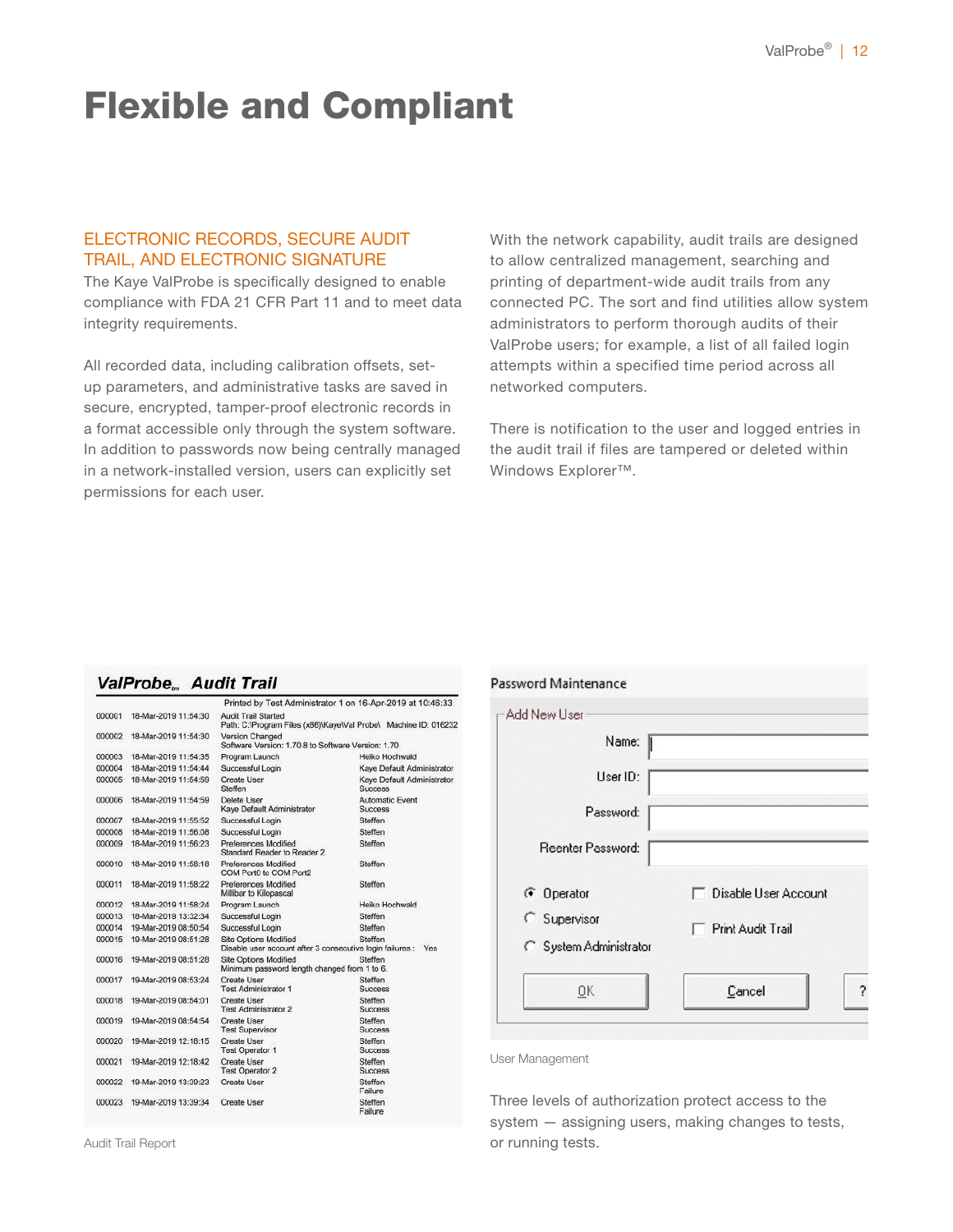### System Documentation

### IQ/OQ PROTOCOL

The Installation Qualification/Operational Qualification Protocol defines a set of procedures to ensure that the Kaye ValProbe system is properly installed and operated according to Kaye's recommendations, and is adequately documented and controlled according to cGMP requirements. The documents are provided in hard copy and in digital format, allowing users to modify the documentation to suit specific organizational requirements.

The IQ/OQ Protocol includes the following:

- ∙ Installation Qualification document
- ∙ Operational Qualification document
- ∙ Operational Qualification document Report
- ∙ Standard Operating Procedures document

If you prefer to have IQ/OQ executed by qualified Kaye technicians, we also provide Validation IQ/OQ in-house or on-site execution.

### VALIDATION REFERENCE

The Kaye ValProbe system is supported with documentation that verifies a fully validated system, including software, hardware and firmware. The Validation Reference Binder provides a comprehensive overview of the Amphenol Quality Policy, description of ISO 9001 implementation and support procedures, and standards for the development, testing, and maintenance of hardware and software.

Quality Control documents, Development procedures, Quality Assurance procedures, Release documents, and Quality Assurance test documentation are all included. The Validation Reference is a serialized document, ensuring that registered users automatically receive notification and updates to keep documentation current. The result is a summary of information you would obtain by conducting an audit at an Amphenol's facility – complete, well organized, neatly packaged, and immediately accessible.

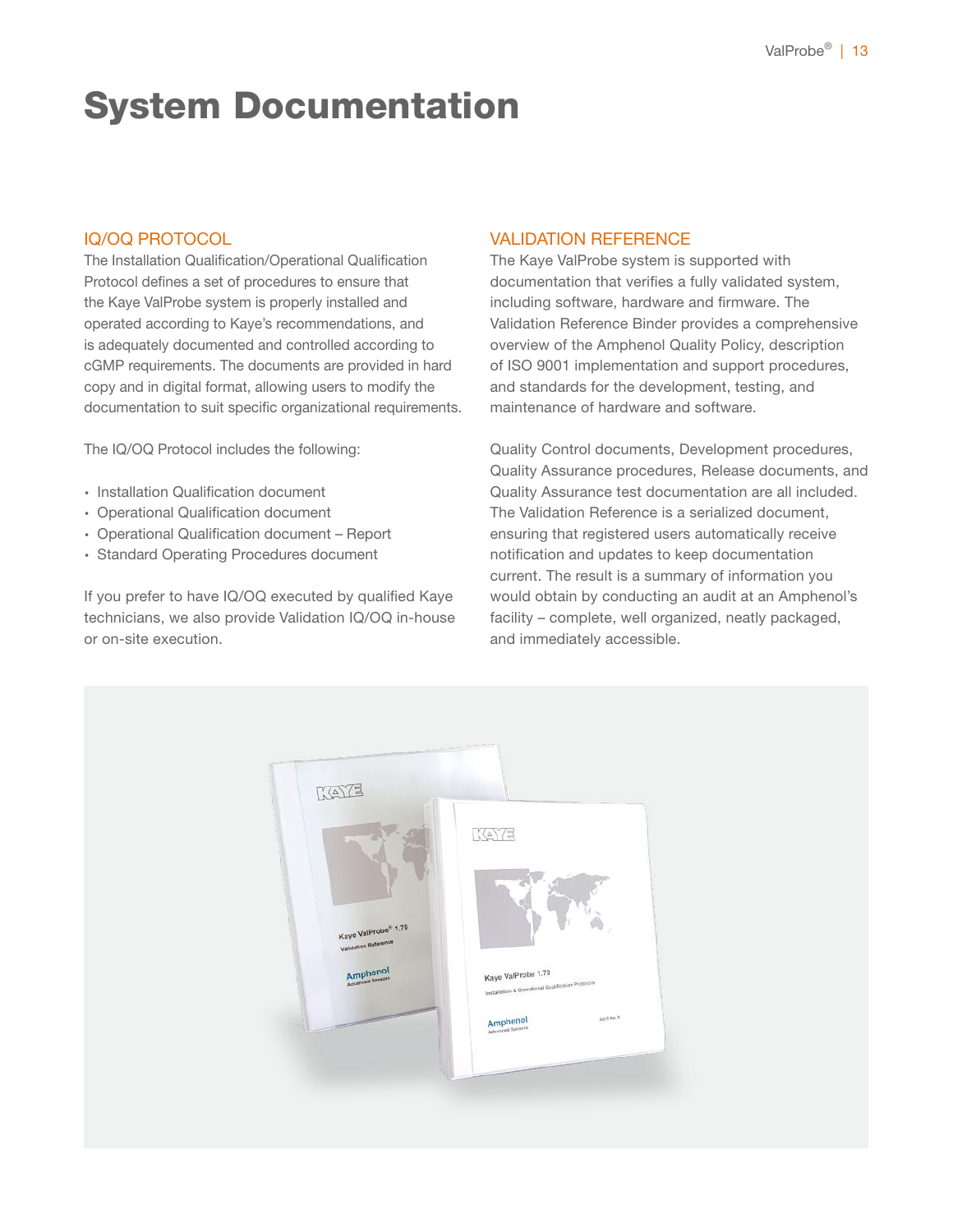# ValProbe On-Site Verification

### HIGH ACCURACY REFERENCING

Kaye's temperature calibration equipment is designed specifically to maximize overall system accuracy. Calibration equipment includes temperature references with superior uniformity, traceable intelligent RTD standards, and validation software to communicate with the hardware.

### FAST/ACCURATE REFERENCING

System performance data is only as good as the accuracy of the baseline measurement and inaccurate measurements have no place in pharmaceutical and biotech processing.

Kaye baths, dry wells, and IRTD temp standards offer unparalleled accuracy over a wide temperature range and reliability to meet your validation and verification needs.

### INTELLIGENT RTD STANDARD

The IRTD Temperature Standard (IRTD-400) is a NIST / DAkkS-traceable instrument that is calibrated over the range of - 196°C to 420°C. It is accurate to ±0.025°C over the entire operating range. Communicating directly with the console software, the IRTD-400 eliminates the potential for human error, assuring accurate and traceable measurements.



### KAYE CTR-25

- ∙ Temp Range: -25°C to 140°C (closed cover)
- ∙ Verification of up to 10 rigid loggers



#### KAYE LTR-150

- ∙ Temp Range: -30°C to 150°C
- ∙ Liquid micro bath tub with sensor cage and magnetic stirrer can hold ValProbe RT rigid loggers

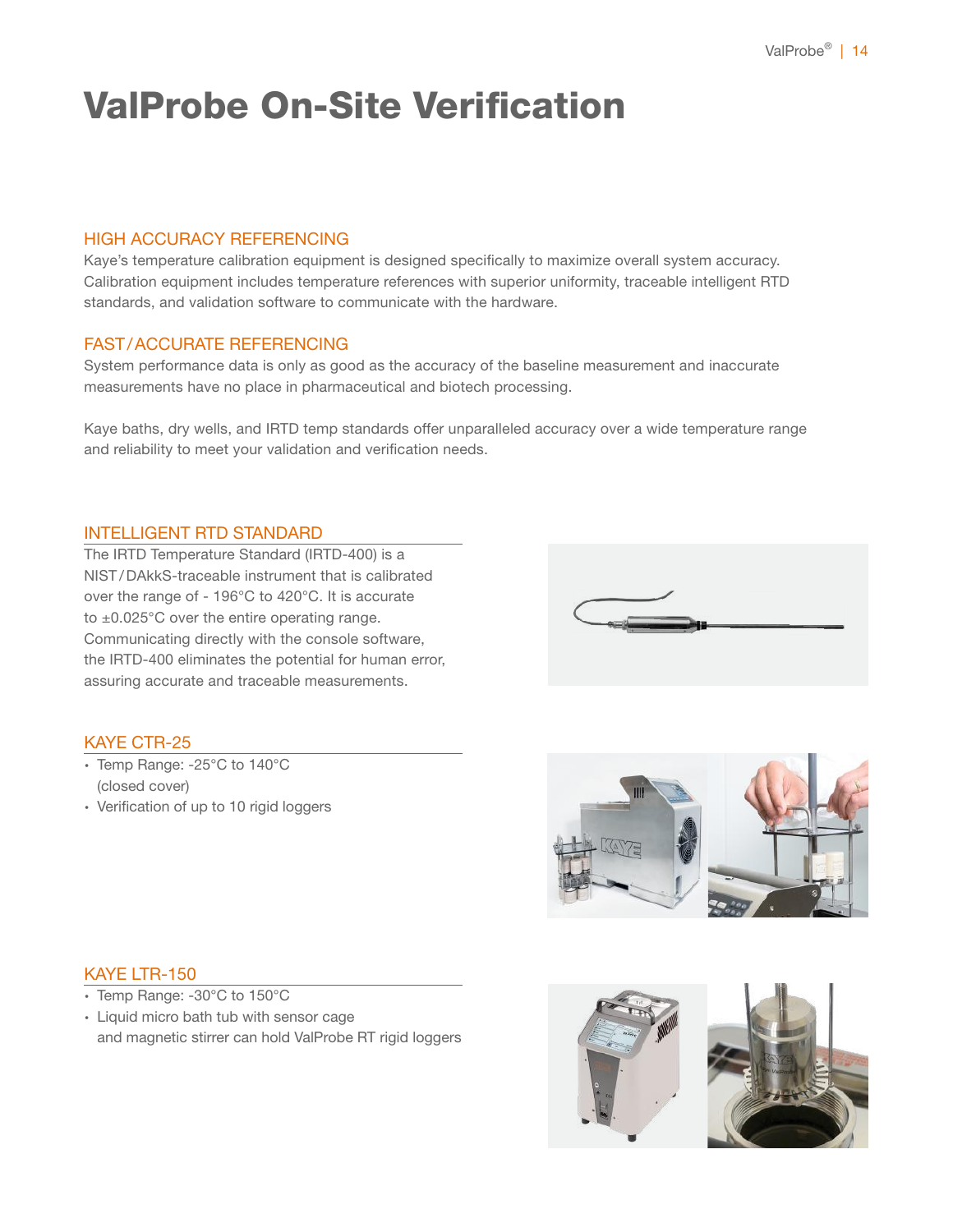### Accessories

### KAYE TRANSPORT AND STORAGE

The ValProbe transport / storage tray is an accessory designed to simplify the carrying, storage, and management of Kaye ValProbe loggers during use. The ValProbe transport /storage tray can accommodate up to 20 Kaye ValProbe loggers of any type.



### KAYE INSULATING CANISTER

Use the Insulating Canister in combination with any Kaye bendable temperature logger as a perfect solution for high-temp, dry heat applications.

#### **Performance**

| Temp.           | <b>Exposure Time</b> |  |
|-----------------|----------------------|--|
| $360^{\circ}$ C | 45 min.              |  |
| $300^{\circ}$ C | 60 min.              |  |
| $250^{\circ}$ C | 80 min.              |  |
| $200^{\circ}$ C | 115 min.             |  |
| $170^{\circ}$ C | 165 min.             |  |

### KAYE SHIPPING CASE

Protect your validation equipment and store it safely when not being used.